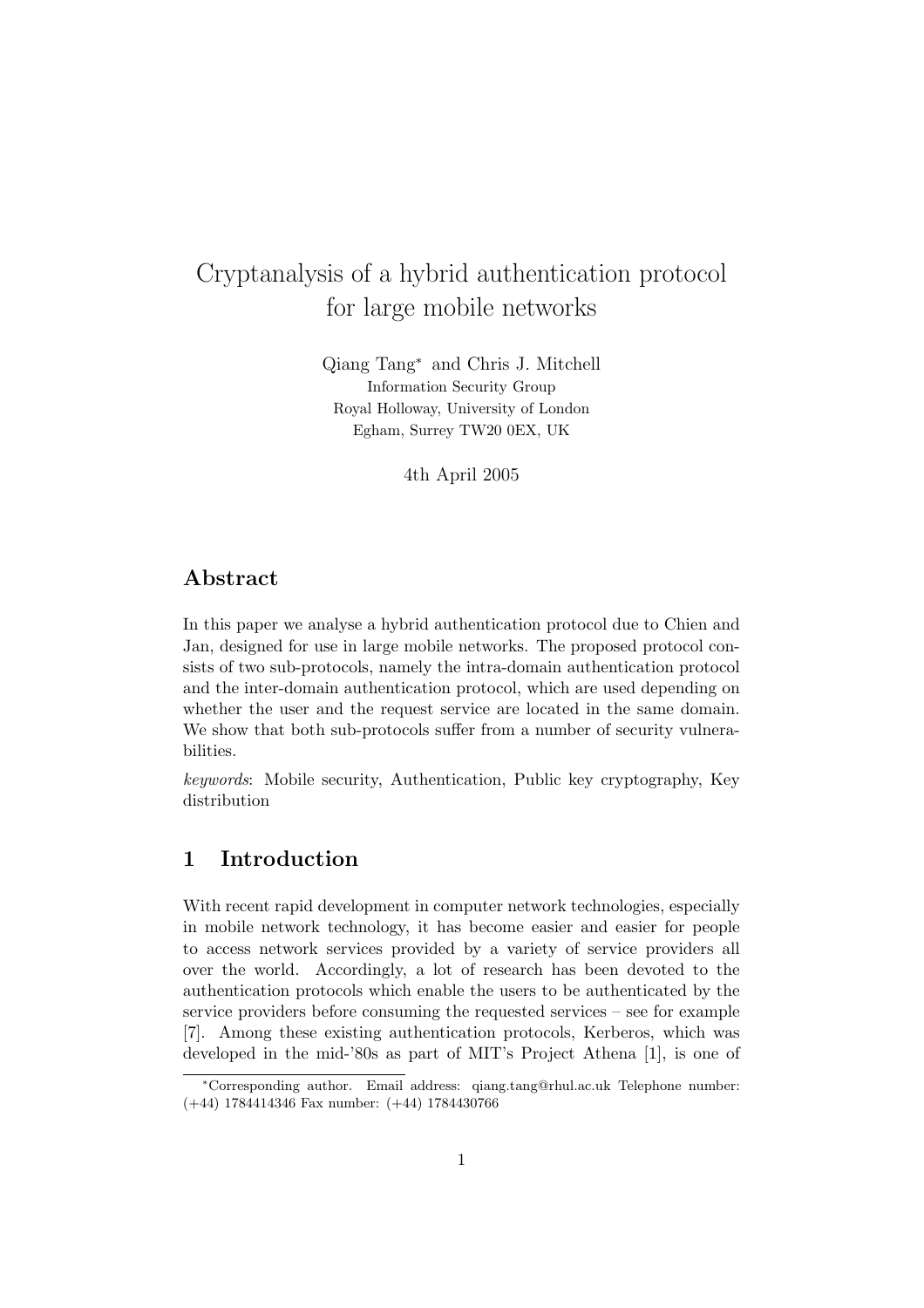the most widely deployed protocols. Kerberos version 5 [6] is the current standard version. Although Kerberos is widely used, it is not only vulnerable to password guessing attacks but also very inefficient when inter-domain authentications are required. Many efforts have been devoted to improve the security, the scalability, and/or the efficiency of Kerberos, including Shieh et al. [9], Kao and Chow [5], Ganesan [4], Fox and Gribble [3], Sirbu and Chuang [10], Samarakoon and Honary [8], and Chien and Jan [2].

In [2], Chien and Jan first demonstrate the security weaknesses in certain session key certificate based protocols [5, 9], and then propose a hybrid authentication protocol for large mobile networks based on public key cryptography, challenge-response and hash chaining. The proposed protocol consists of two sub-protocols, namely the intra-domain authentication protocol and the inter-domain authentication protocol, which are used depending on whether or not the user and the request service are located in the same domain. In the inter-domain authentication protocol, the user and the request service are located in the domain of the same KDC. In the inter-domain authentication protocol, it is assumed that each domain has a KDC and the KDC acts as the authority center for its domain. These different KDCs are organized as a DNS-based PKI tree hierarchy [11].

The authors [2] claim that their protocol simultaneously possesses several practical merits including good scalability, low communication and computational costs, and resistance to session key compromise attacks. However, we show that the proposed protocol suffers from a number of security problems.

The remainder of this paper is organised as follows. In Section 2, we review the proposed hybrid authentication protocol. In Section 3, we give our attacks on the proposed protocol. In Section 4, we describe the possible improvements and conclude the paper.

### 2 Review of the hybrid authentication protocol

The hybrid authentication protocol proposed in [2] provides both intradomain and inter-domain authentication. The intra-domain authentication protocol is designed for an environment where all the users and servers are registered at one common key distribution centre, while the inter-domain protocol is for an environment with more than one key distribution centre. Both protocols are composed of two phases: initial authentication and subsequent authentication.

It is assumed that every principal, i.e. every user, server and KDC, possesses an asymmetric key pair which can be used for encrypting and decrypting data strings, and that every principal possesses a certificate for their pub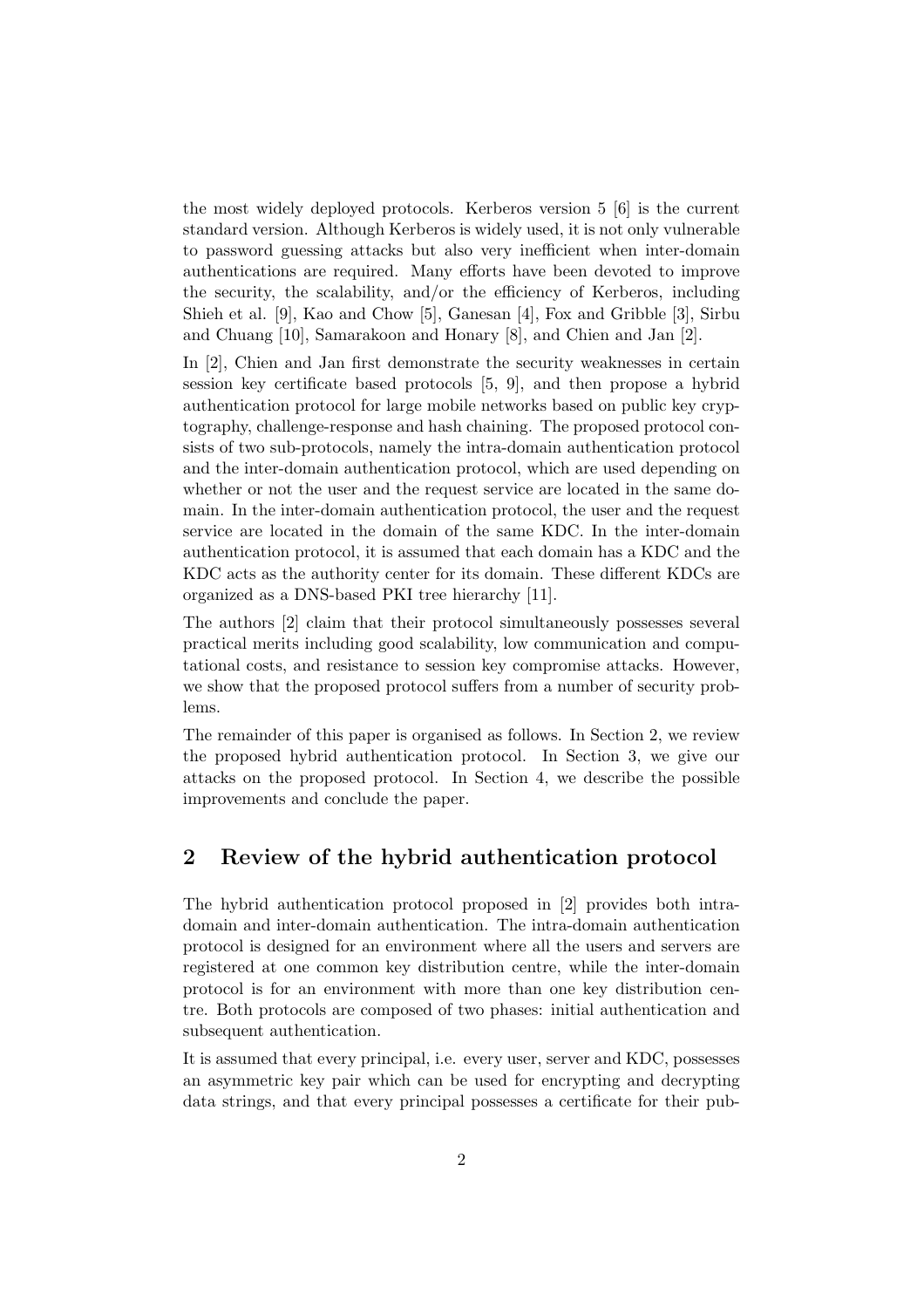lic key signed by a generally trusted CA. Moreover, KDCs are assumed to possess personal information about each principal in their domain and be able to verify the certificate of each principal in their domain. To simplify matters we implicitly assume that the same key pair is used for both encryption and signature generation, although changing this assumption would be simple.

The following notation is used in the description of the hybrid authentication protocol.

- $U, U_{\text{ID}}$ : U is a user, and his identity is denoted by  $U_{\text{ID}}$ .
- $S, S_{\text{ID}}$ : S is a server, and his identity is denoted by  $S_{\text{ID}}$ .
- $(M)_K$ : The result of symmetrically encrypting M using the secret key K.
- $(M)_{PubX}$ : The result of asymmetrically encrypting M using X's public key  $Pub<sub>X</sub>$ .
- $Cert_X$ : The public key certificate of principal X.

### 2.1 The intra-domain authentication protocol

We suppose that the Key Distribution Centre for the domain is KDC, and that  $S$  is a server registered with this KDC. If a user  $U$  wants to authenticate himself to S, he initiates the following sub-protocols.

#### 2.1.1 Initial authentication

1.  $U \rightarrow S: U_{\text{ID}}, \{N_U\}_{Pub_{\text{KDC}}}, Cert_{U_{\text{ID}}}$ 

U selects a random number  $N_U$  and encrypts it with the public key  $Pub_{KDC}$  of KDC. Then U sends his identity  $U_{ID}$ , the encrypted nonce  $\{N_U\}_{Pub_{KDC}}$  and his public key certificate  $Cert_{U_{ID}}$  to S.

2.  $S \rightarrow \text{KDC: } U_{\text{ID}}, \{N_U\}_{Pub_{\text{KDC}}}, \text{Cert}_{U_{\text{ID}}}, \text{S}_{\text{ID}}, \{N_S\}_{Pub_{\text{KDC}}}, \text{Cert}_{S_{\text{ID}}}$ 

S selects a random number  $N<sub>S</sub>$  and encrypts it with the public key  $Pub<sub>KDC</sub>$  of KDC, then forwards the received data as well as his identity  $S_{\text{ID}}$ , his public key certificate  $Cert_{S_{\text{ID}}}$  and his encrypted nonce  ${N_S}_{Pub_{\text{KDC}}}$  to KDC.

3. KDC  $\rightarrow S: \{U_{\text{ID}}, N_S, K, f^m(a), m, \{N_U, S_{\text{ID}}, a, f^m(a), m, Ticket_{U,S}\}\$  $Pub_U\}$  $Pub_S$ <sup>1</sup>

<sup>&</sup>lt;sup>1</sup>Note that  $S_{\text{ID}}$  is already contained in Ticket<sub>U.S</sub>, and thus two copies of  $S_{\text{ID}}$  are present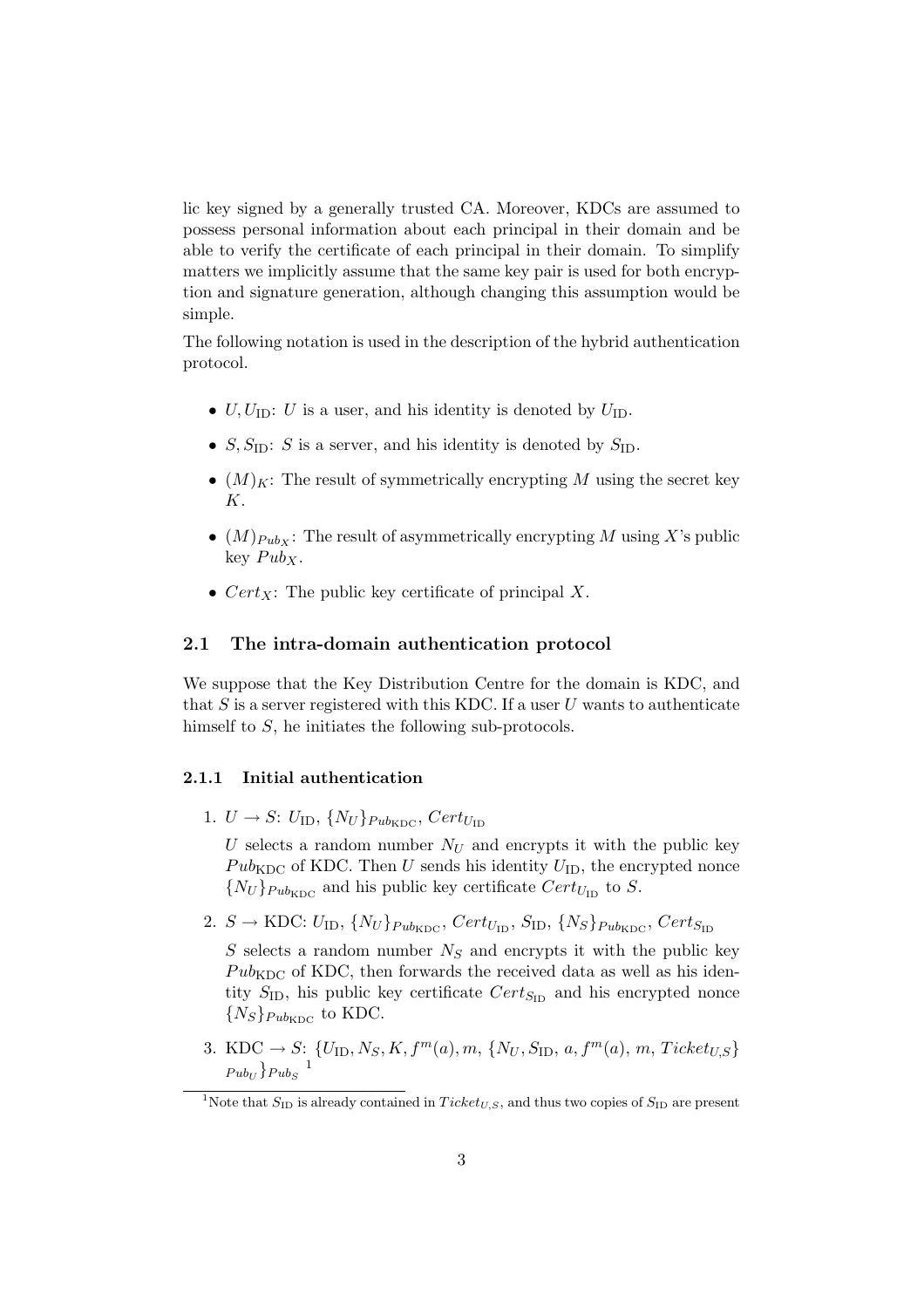KDC verifies the received certificates and, if the verification succeeds, decrypts  $\{N_S\}_{Pub_{KDC}}$  and  $\{N_U\}_{Pub_{KDC}}$ . Then KDC chooses a random number  $\alpha$  and a new master key  $\tilde{K}$  to be used by  $U$  and  $S$ , and prepares a ticket  $Ticket_{US} = U_{ID} ||S_{ID}||K||VT||Sig$  for this request, where  $VT$  is the validity period of this ticket, and  $Sig$  is KDC's signature on this ticket. Finally, KDC generates and sends the above message to S, where  $f^m$  represents m iterations of hash-function  $f, m$ is the maximum number of times that this ticket can be used.

4.  $S \to U: \{N_U, S_{\text{ID}}, a, f^m(a), m, Ticket_{U,S}\}_{PubU}^2$ 

 $S$  decrypts the message and checks the presence of the nonce  $N_S$  and  $U_{\text{ID}}$ . If the check succeeds, he accepts this message and stores the values  $f^m(a)$  and m for later authentications and computes  $K_0 =$  $f(K \oplus f<sup>m</sup>(a))$  as the first session key. S then discards the master key  $K$  and sends the above message to  $U$ .

U decrypts the received message and checks the nonce  $N_U$  and the ticket. If the check succeeds, he accepts this ticket and secretly stores  $a$  and  $K$ . Then U computes and stores  $K_0 = f(K \oplus f^m(a))$  and  $\{U_{\text{ID}}, Ticket_{U,S}\}_{Pub_S}$  for later authentications.

#### 2.1.2 Subsequent authentication

In the *i*-th subsequent authentication  $(1 \leq i \leq m)$ , U starts the following protocol.

1.  $U \to S: \{U_{\text{ID}}, Ticket_{U,S}\}_{Pub_{S}}, (f^{m-i}(a))_{K_{i-1}}$ 

U sends the pre-computed data  $\{U_{\rm ID}, Ticket_{U,S}\}_{Pub_{S}}$  and  $(f^{m-i}(a))_{K_{i-1}}$ to S.

2.  $S \to U: (f^{m-i}(a))_{K_i}$ 

S decrypts  $\{U_{\text{ID}}, Ticket_{U,S}\}_{Pub_{S}}$  to obtain the ticket  $Ticket_{U,S}$ . Using the information in the ticket,  $S$  derives the master key  $K$  and computes the current session key  $K_{i-1} = f(K \oplus f^{m-i+1}(a))$ , where  $f^{m-i+1}(a)$  is the current stored hash value for  $U$ . He then uses this session key to decrypt the second part of the message, derives  $f^{m-i}(a)$ , and checks

in  $\{N_U, S_{\text{ID}}, a, f^m(a), m, Ticket_{U,S}\}_{PubU}$ . One copy of  $S_{\text{ID}}$  can thus be deleted, in which case the encrypted message becomes  $\{N_U, a, f^m(a), m, Ticket_{U,S}\}_{Pub_U}$ . If such a change is made, then the message in next step should be changed accordingly.

<sup>&</sup>lt;sup>2</sup>This specification for message 4 differs slightly from the specification in [2], where it is stated that S sends  $\{N_U, S_{\text{ID}}, a, \text{Ticket}_{U,S}\}_{Pub_U}$ . This change has been made because the specification in  $[2]$  would appear to be an error, since S cannot construct the message as specified in [2].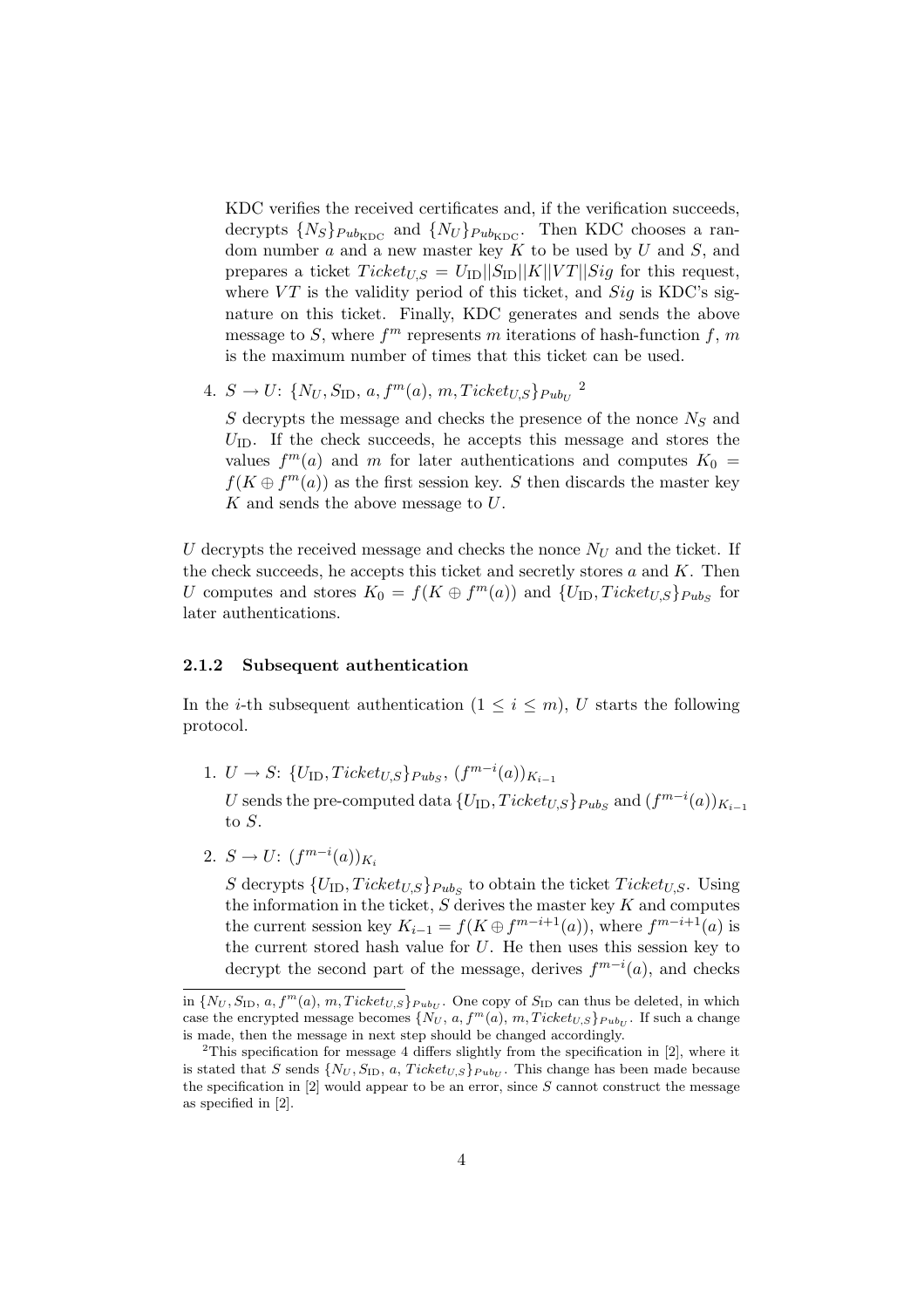whether  $f(f^{m-i}(a))$  equals the stored hash value  $f^{m-i+1}(a)$ . If the check succeeds, S computes the new session key  $K_i = f(K \oplus f^{m-i}(a))$ and sends  $(f^{m-i}(a))_{K_i}$  to U. Finally, S replaces the stored hash value with  $f^{m-i}(a)$  and discards the ticket.

U generates and uses the new session key  $K_i$  to decrypt the received message and checks whether  $f^{m-i}(a)$  is present. If so, he believes that S has confirmed the new session key.

#### 2.2 The inter-domain authentication protocol

Suppose a user  $U_X$  wants to access the server  $S_Y$ , where  $U_X$  is registered at  $KDC_X$ ,  $S_Y$  is registered at  $KDC_Y$ , and both  $KDC_X$  and  $KDC_Y$  are registered at  $KDC_0$ .  $U_X$  initiates the following sub-protocols.

### 2.2.1 Initial authentication

1.  $U_X \rightarrow S_Y$ :  $U_{X_{\text{ID}}}, \{N_{U_X}\}_{Pub_{\text{KDC}_X}}, \text{Cert}_{U_{X_{\text{ID}}}}$ 

 $U_X$  selects a random number  $N_{U_X}$  and encrypts it with the public key  $Pub<sub>KDC</sub><sub>X</sub>$  of KDC<sub>X</sub>. Then  $U<sub>X</sub>$  sends his identity  $U<sub>X<sub>ID</sub></sub>$ , the encrypted nonce  $\{N_{U_X}\}_{Pub_{\text{KDC}_X}}$  and his public key certificate  $Cert_{U_{X_{\text{ID}}}}$  to  $S_Y$ .

2.  $S_Y \to \text{KDC}_Y$ :  $U_{X_{\text{ID}}}, \{N_{U_X}\}_{\text{PubKDC}_X}, \text{Cert}_{U_{X_{\text{ID}}}}, S_{Y_{\text{ID}}}, \{N_{S_Y}\}_{\text{PubKDC}_Y},$  $Cert_{S_{Y_{1D}}}$ 

 $S_Y$  selects a random number  $N_{S_Y}$  and encrypts it with the public key  $Pub<sub>KDCY</sub>$  of  $KDC<sub>Y</sub>$ , then sends the received data as well as his identity  $S_{Y_{\text{ID}}},$  his public key certificate  $Cert_{S_{Y_{\text{ID}}}}$  and his encrypted nonce  $\{N_{S_Y}\}_{Pub_{\mathrm{KDC}_Y}}$  to  $\mathrm{KDC}_Y$ .

3. KDC<sub>Y</sub>  $\rightarrow$  KDC<sub>0</sub>:  $U_{X_{\text{ID}}}, \{N_{U_X}\}_{Pub_{\text{KDC}_X}},$  Cert<sub>U<sub>X<sub>ID</sub></sub>, S<sub>Y<sub>ID</sub></sub>, Cert<sub>KDC<sub>Y</sub></sub>,</sub>  ${N_{\textrm{KDC}_Y}}_{Pub_{\textrm{KDC}_0}}$ 

 $\mathrm{KDC}_Y$  decrypts  $\{N_{S_Y}\}_{Pub_{\mathrm{KDC}_Y}}$  and stores  $N_{S_Y},$  selects a random number  $N_{\text{KDC}_Y}$ , and sends the above message to  $\text{KDC}_0$ .

- 4. KDC<sub>0</sub>  $\rightarrow$  KDC<sub>X</sub>:  $\{U_{X_{\text{ID}}}, \{N_{U_X}\}_{\text{PubKDC}_X}, \text{Cert}_{U_{X_{\text{ID}}}}, \text{ } S_{Y_{\text{ID}}}, \text{ KDC}_{Y_{\text{ID}}}, \text{ }$  $N_{\mathrm{KDC}_Y}, \mathit{Cert}_{\mathrm{KDC}_Y} \}_{Pub_{\mathrm{KDC}_X}}$  $\rm KDC_0$  decrypts  ${N_{\rm KDC_Y}}_{Pub_{\rm KDC_0}}$ , then generates and sends the above message to  $KDC_X$ , where  $KDC_{Y_D}$  denotes an identifier for  $KDC_Y$ .
- 5. KDC<sub>X</sub>  $\rightarrow$  KDC<sub>Y</sub>: { $N_{\text{KDC}_Y}$ ,  $S_{Y_{\text{ID}}}$ ,  $U_{X_{\text{ID}}}$ ,  $Cert_{U_{X_{\text{ID}}}}$ ,  $info_{U_{X_{\text{ID}}}}$ ,  $N_{U_X}$ } $_{Pub_{\text{KDC}_Y}}$ KDC<sub>X</sub> decrypts the received message and  $\{N_{U_X}\}_{Pub_{KDC_X}}$ , generates the personal information  $info_{U_{X_{\text{ID}}}}$  regarding  $U_X$ , and sends the above message to KDC<sub>Y</sub>. The personal information  $info_{U_{X_{\text{ID}}}}$  consists of the validity period and privileges of  $U_X$ .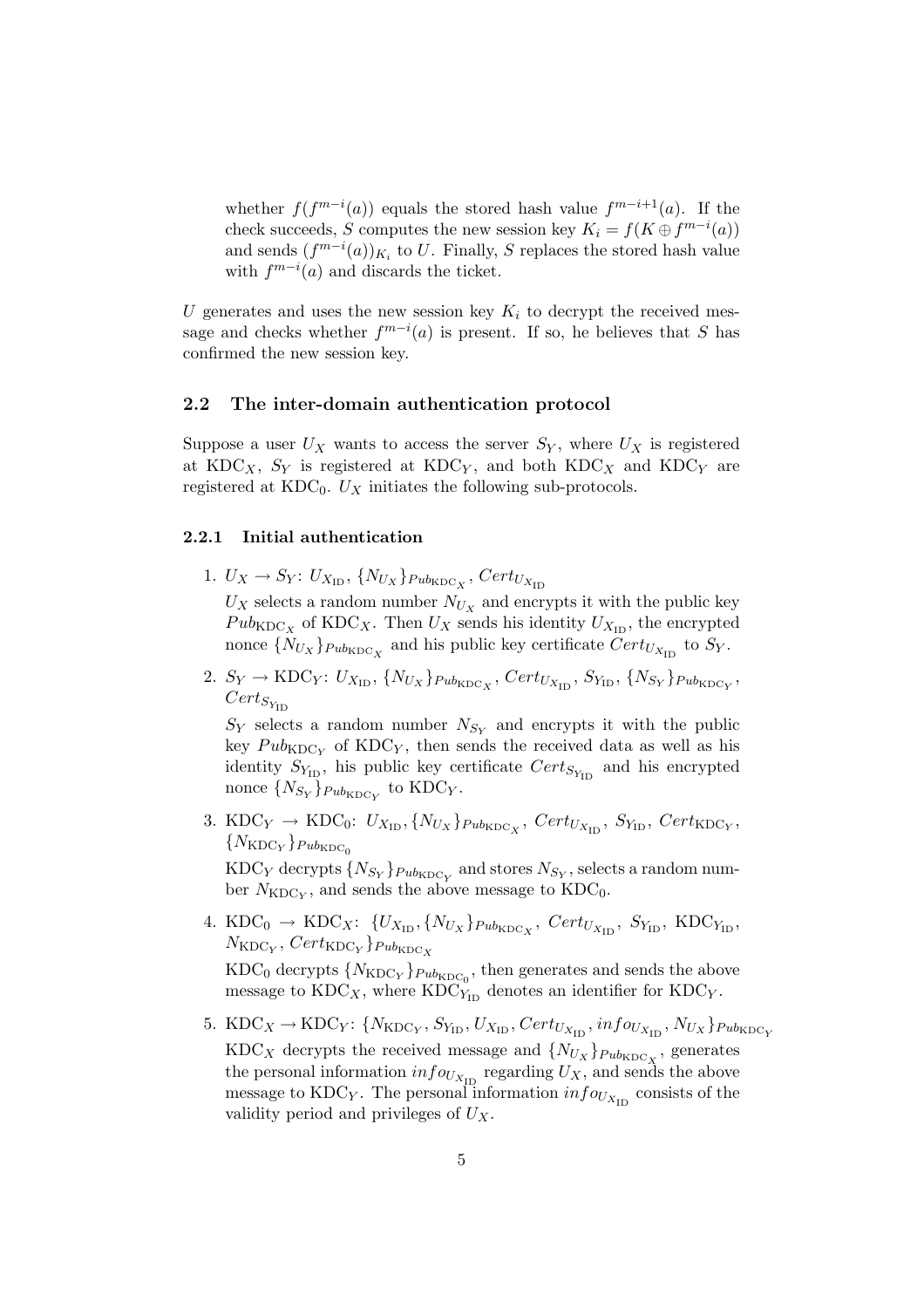- 6. KDC<sub>Y</sub>  $\rightarrow$  S<sub>Y</sub>: {N<sub>S<sub>Y</sub></sub>, U<sub>X<sub>ID</sub></sub>, TID<sub>U<sub>X</sub></sub>, K, f<sup>m</sup>(a), m, {N<sub>U<sub>X</sub></sub>, S<sub>Y<sub>ID</sub></sub>,  $Cert_{S_{Y_{ID}}}, TID_{U_X}, f^m(a), m, a, Ticket_{U_X, S_Y}$ } $_{Pub_{U_X}}$ } $_{Pub_{S_Y}}$ 3 KDC<sub>Y</sub> decrypts and checks  $N_{\text{KDC}_Y}$  and  $info_{U_{X_{\text{ID}}}}$ . If the check succeeds, he assigns a temporary identity  $TID_{U_X}$  for user  $U_X$  and signs a ticket  $Ticket_{U_X, S_Y}$  for  $U_X$ , where the ticket has the same contents
	- as in the intra-domain protocol except that  $U_{\text{ID}}$  is replaced by  $TID_{U_x}$ and  $S_{\text{ID}}$  is replaced by  $S_{Y_{\text{ID}}}$ . Then KDC<sub>Y</sub> sends the above message to  $S_Y$ .
- 7.  $S_Y \rightarrow U_X$ : { $N_{U_X}, S_{Y_{\text{ID}}}, Cert_{S_{Y_{\text{ID}}}}, TID_{U_X}, f^m(a), m, a, Ticket_{U_X, S_Y}$ } $_{Pub_{U_X}}$  $S_Y$  decrypts the received message, checks  $N_{S_Y},$  computes  $K_0 = f(K \oplus$  $f<sup>m</sup>(a)$ , and keeps  $f(a)<sup>m</sup>$  and a for later authentication. Then  $S<sub>Y</sub>$ forwards the above message to  $U_X$ .

 $U_X$  decrypts the received message and checks the nonce  $N_{U_X}$  as well as the derived ticket. If the check succeeds, he accepts this ticket and secretly stores a and K. Then  $U_X$  computes and stores  $K_0 = f(K \oplus f^m(a))$  and  $\{TID_{U_X}, Ticket_{U_X, S_Y}\}$   $_{Pub_{S_Y}}$  for later authentications.

#### 2.2.2 Subsequent authentication

The subsequent authentication procedure is identical to that in the intradomain authentication protocol, except that  $U_{\text{ID}}$  is replaced by  $TID_{U_X}$ .

## 3 Cryptanalysis results

We now show that the proposed scheme suffers from two serious security problems.

- 1. The initial authentication part of the intra-domain authentication protocol has a major weakness. This allows a malicious but genuine user, V say, who can interfere with messages sent and received by S, to impersonate another user, say  $U$ , to server  $S$ . The attack operates as follows.
	- (a)  $V \rightarrow S: U_{\text{ID}}, \{N_U\}_{Pub_{\text{KDC}}}, Cert_{U_{\text{ID}}}$ V (pretending to be  $U$ ) sends the first message of the initial authentication procedure to S.

 $3$ This specification for message 6 differs slightly from the specification in [2], where it is stated that S sends  $\{N_{S_Y}, U_{X_{\text{ID}}}, TID_{U_X}, K, f^m(a), m, \{N_{U_X}, S_{Y_{\text{ID}}}, Cert_{S_{Y_{\text{ID}}}}, TID_{U_X},$ a,  $Ticket_{U_X, S_Y}$   $_{Pub_{U_X}}$   $_{Pub_{S_Y}}$ . This change has been made because the specification in [2] would appear to be an error, since otherwise S cannot construct message 7 as specified in [2].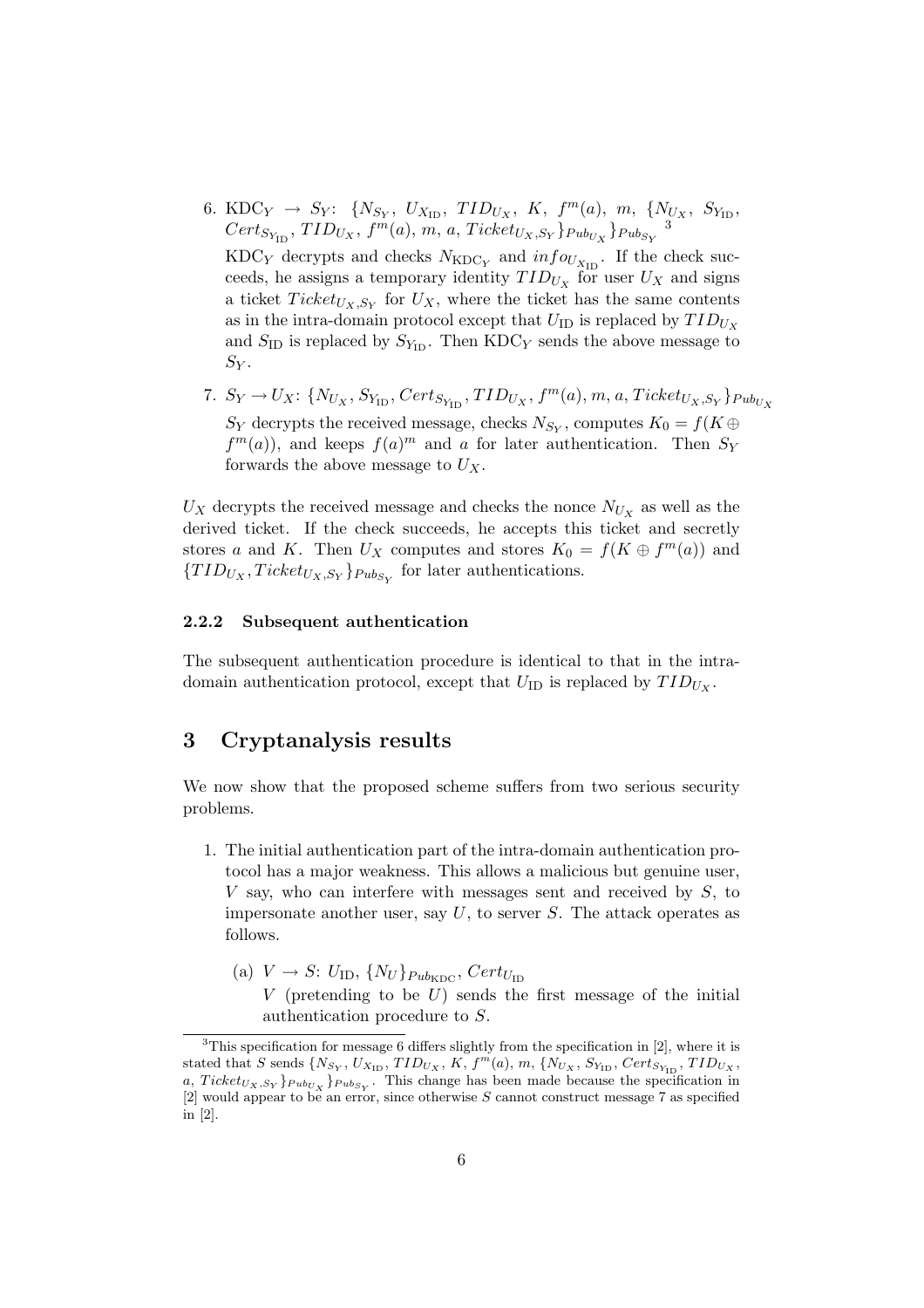- (b)  $S \rightarrow KDC: U_{ID}, \{N_U\}_{Pub_{KDC}}, Cert_{U_{ID}}, S_{ID}, \{N_S\}_{Pub_{KDC}}, Cert_{S_{ID}}$ S proceeds by sending the second message of the initial authentication procedure to KDC. We suppose that this message is intercepted by  $V$ , and does not reach KDC.
- (c) V, now acting on his/her own behalf, starts a second invocation of the initial authentication procedure.
	- i.  $V \rightarrow S$ :  $V_{\text{ID}}, \{N_S\}_{Pub_{\text{KDC}}}, Cert_{V_{\text{ID}}}$ Note that, rather than choosing a new random nonce  $N_V$ and encrypting it using the public key of KDC, V copies the encrypted value of  $N<sub>S</sub>$  from the message S sent to KDC (in step b).
	- ii.  $S \rightarrow \text{KDC: } V_{\text{ID}}, \{N_S\}_{Pub_{\text{KDC}}}, \text{Cert}_{V_{\text{ID}}}, \text{ S}_{\text{ID}}, \{N_S'\}_{Pub_{\text{KDC}}},$  $Cert_{S_{ID}}$ S proceeds by sending the second message of the initial au-

thentication procedure to KDC.

- iii. KDC  $\to S: \{V_{\text{ID}}, N'_{\text{S}}, K, f^{m}(a), m, \{N_{\text{S}}, S_{\text{ID}}, a, f^{m}(a), m, \}$  $Ticket_{V,S}\}_{Pub_{V}}\}_{Pub_{S}}$ KDC responds to  $S$  with the third message of the initial
- iv.  $S \to V: \{N_S, S_{\text{ID}}, a, f^m(a), m, Ticket_{V,S}\}_{PubV}$  ${\cal S}$  now sends the fourth message of the initial authentication procedure to  $V$ .

When V decrypts the received message, V has a copy of  $N<sub>S</sub>$ , which  $V$  should not know.  $V$  can further recover  $a$  (and also K from  $Ticket_{VS}$ ). V can use this information to fabricate the third message of the first invocation of the initial authentication procedure (to make it look as if it comes from KDC), as follows. V generates K' and a', computes  $f^m(a')$ , and puts  $Ticket_{U,S}$  =  $U_{\text{ID}}||S_{\text{ID}}||K'||VT||Sig$ , where  $Sig$  is a random bit string of the right length. Then V impersonates KDC to send the following message to S. Observe that S has no way of knowing that the encrypted string within the message is encrypted under  $Pub<sub>V</sub>$ rather than  $Pub_{U}$ .

 $V \to S: \{U_{\text{ID}}, N_S, K', f^m(a'), m, \{N_S, S_{\text{ID}}, a', f^m(a'), m, Ticket_{U,S}\}\$  $_{Pub_{V}}\}_{Pub_{S}}$ 

(d)  $S \to V: \{N_U, S_{\text{ID}}, a', f^m(a'), m, \text{Ticket}_{U,S}\}_{PubV}$ 

authentication procedure.

When S decrypts the received message, the value of  $N<sub>S</sub>$  will be correctly included, as is  $U_{\text{ID}}$ , at which point S will falsely believe that the first message (in step a) came from  $U$ .  $S$  will now send the final message of the initial authentication procedure to U, which we suppose that  $V$  suppresses.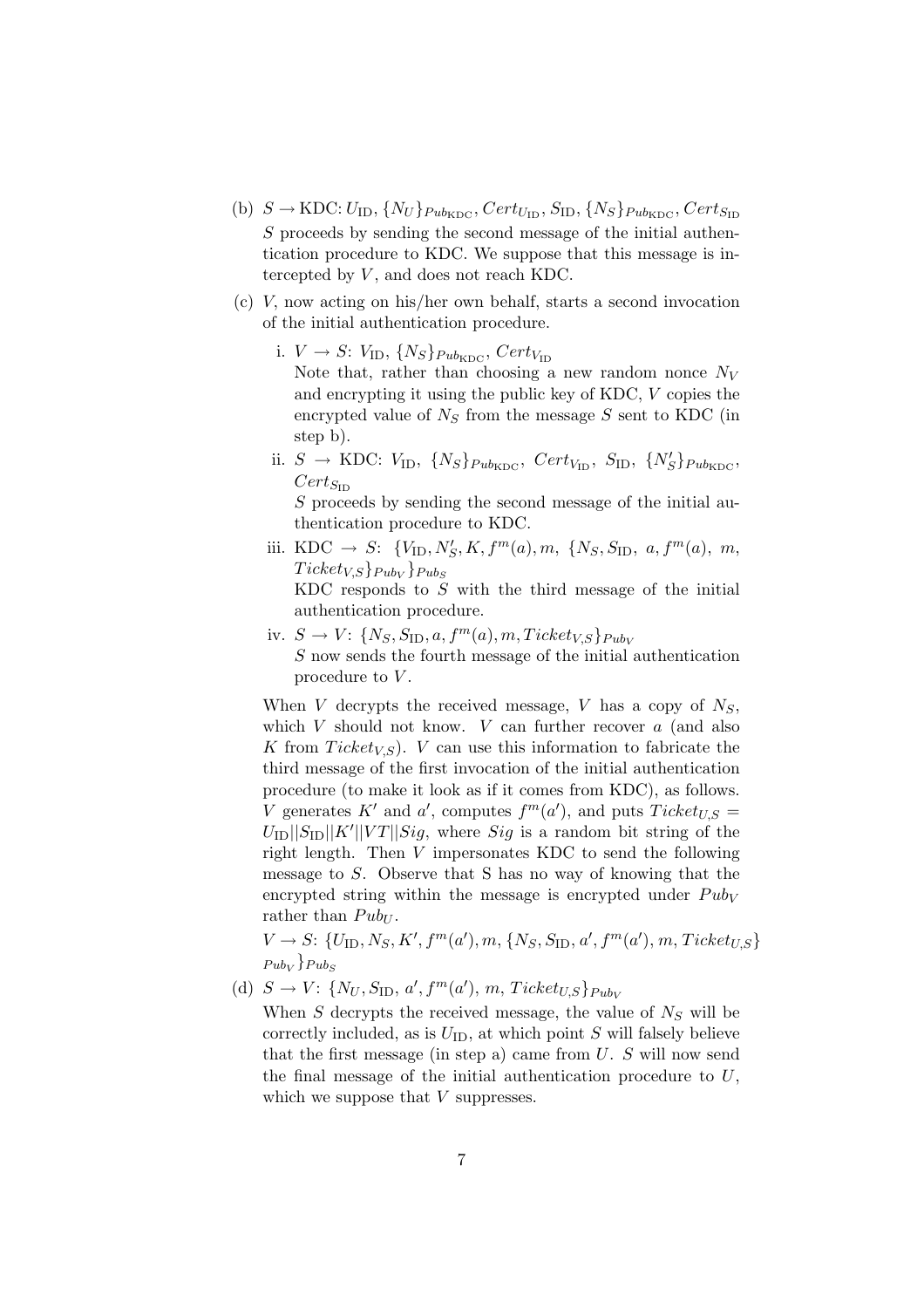The above attack shows how it is possible to defeat the initial authentication procedure for the intra-domain protocol. We now show how, in certain circumstances, the above attack can be extended to the subsequent authentication procedure.

V first assembles the following dummy ticket,  $Ticket_{U,S}$  as:  $Ticket_{U,S}$  $= U_{\text{ID}}||S_{\text{ID}}||K'||VT||Sig$  where  $Sig$  is a dummy signature (e.g. a random bit string of the right length). V then sends the first message of the subsequent authentication procedure (impersonating  $U$ ) as:

(a)  $V \to S: \{U_{\text{ID}}, Ticket_{U,S}\}_{Pub_{S}}, (f^{m-i}(a'))_{K_{i-1}}\}$ 

Whether or not this is accepted by  $S$  as a valid message from  $U$  depends on how the message is processed by S. In the protocol description in [2] there is no mention of the checking of the signature  $Sig$ . If the description in  $[2]$  is followed, then this impersonation of U by V will be successful. However, checking of  $Sig$  will reveal the fraud, and hence it is simple to repair this part of the protocol.

Finally note that a similar approach to that described above can be used by a malicious user  $V$  to learn the value of  $N_U$  chosen by another user. It is not clear how this might be used to attack the protocols, but it does appear to be an undesirable feature (it also contradicts an assertion made in Section 4.1.1 of [2]).

2. The initial authentication part of the inter-domain authentication protocol has a major weakness. This allows a malicious but genuine user, V say, who can interfere with messages sent and received by other entities, to grant himself any privilege to access a server, regardless of whether or not V should legitimately possess such a privilege. The attack operates as follows.

Suppose a user V is registered at  $KDC_X$  with identity  $V_{ID}$ , the  $S_Y$  is registered at  $KDC_Y$ , and that both  $KDC_X$  and  $KDC_Y$  are registered with  $KDC_0$ . Suppose further that V is also registered at  $KDC_0$  with identity  $V_{\text{ID}}^{*}$ , and that server  $S_0$  is registered with KDC<sub>0</sub>. Note that we are assuming that  $KDC_0$  is used both to certify lower level  $CAs$  $(KDC<sub>X</sub>$  and  $KDC<sub>Y</sub>$ ), and to certify users and register servers — this is certainly not ruled out by Chien and Jan [2].

To conduct the attack, V first initiates the initial authentication of the inter-domain protocol with  $S_Y$  as follows.

(a)  $V \rightarrow S_Y$ :  $V_{\text{ID}}, \{N_V\}_{Pub_{\text{KDC}_X}},$  Cert<sub> $V_{\text{ID}}$ </sub>

V sends the first message of the initial authentication procedure to  $S_Y$ .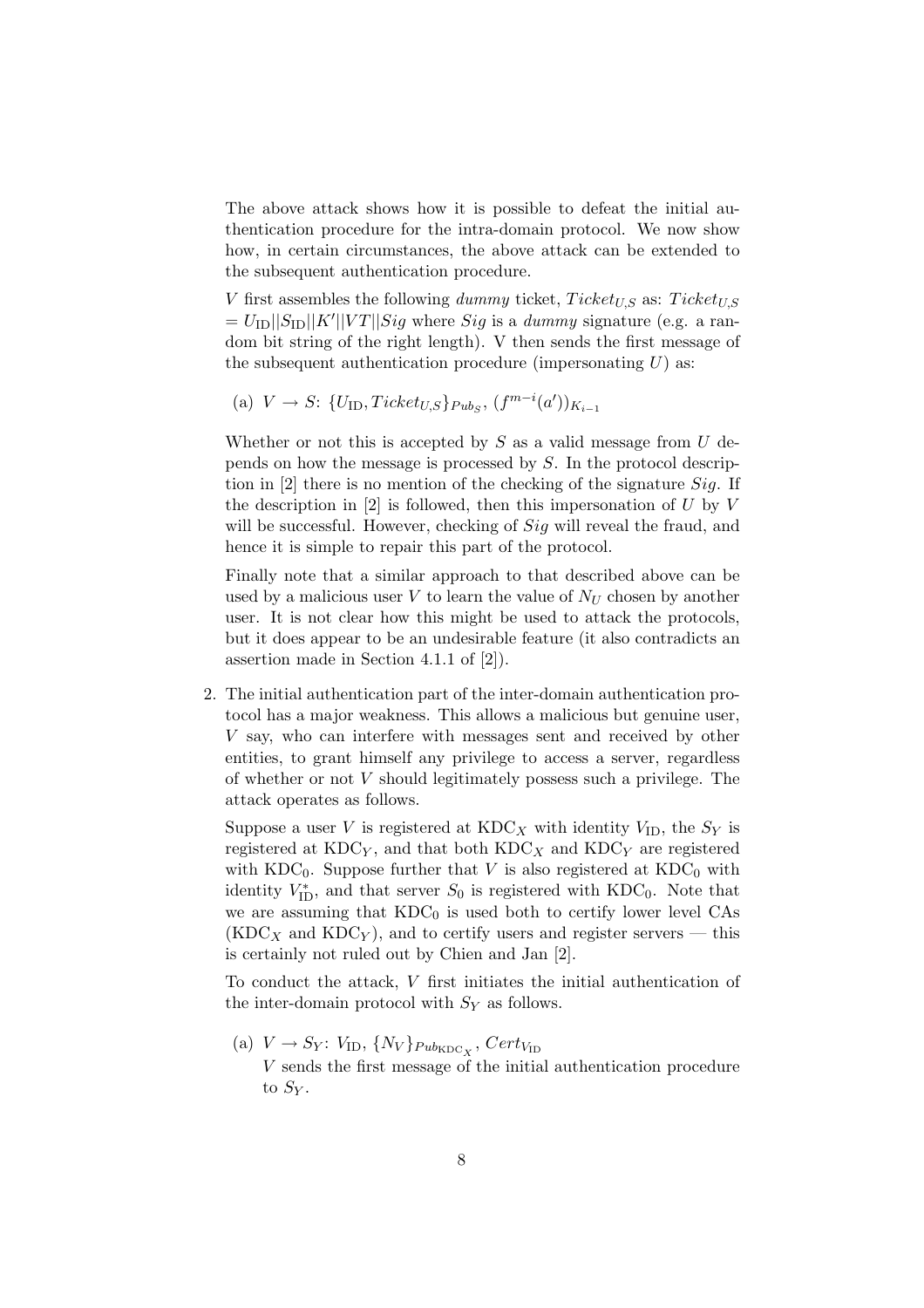(b)  $S_Y \to \text{KDC}_Y$ :  $V_{\text{ID}}, \{N_V\}_{Pub_{\text{KDC}_X}}, Cert_{V_{\text{ID}}}, S_{Y_{\text{ID}}}, \{N_{S_Y}\}_{Pub_{\text{KDC}_Y}},$  $Cert_{S_{Y_{ID}}}$ 

 $S_Y$  proceeds by sending the second message of the initial authentication procedure to KDC<sub>Y</sub>.

(c)  $\text{KDC}_Y \rightarrow \text{KDC}_0$ :  $V_{\text{ID}}, \{N_V\}_{Pub_{\text{KDC}_X}}, \text{Cert}_{V_{\text{ID}}}, \text{S}_{Y_{\text{ID}}}, \text{Cert}_{\text{KDC}_Y},$  ${N_{\textrm{KDC}_Y}}_{Pub_{\textrm{KDC}_0}}$ 

 $KDC<sub>Y</sub>$  proceeds by sending the third message of the initial authentication procedure to  $KDC_0$ . We suppose that this message is intercepted by  $V$ , and does not reach  $KDC_0$ .

- (d)  $V$  then starts an invocation of the **intra-domain** initial authentication procedure with server  $S_0$ , using his second identity  $V_{\text{ID}}^*$ . Note that use of this procedure is appropriate since both V and  $S_0$  are registered with KDC<sub>0</sub>.
	- i.  $V \to S_0$ :  $V_{\text{ID}}^*$ ,  $\{N_{\text{KDC}_Y}\}_{Pub_{\text{KDC}_0}}$ ,  $Cert_{V_{\text{ID}}^*}$ Note that, rather than choosing a new random nonce  $N_V$ and encrypting it using the public key of  $KDC_0$ , V copies the encrypted value of  $N_{\mathrm{KDC}_Y}$  from the message  $\mathrm{KDC}_Y$  sent to  $KDC_0$  (in step c).
	- ii.  $S_0 \to \text{KDC}_0$ :  $V_{\text{ID}}^*$ ,  $\{N_{\text{KDC}_Y}\}_{Pub_{\text{KDC}_0}}$ ,  $Cert_{V_{\text{ID}}^*}$ ,  $S_{0_{\text{ID}}}, \{N_{S_0}\}_{Pub_{\text{KDC}_0}}$ ,  $Cert_{S_{0_{ID}}}$  $S_0$  proceeds by sending the second message of the initial au-

thentication procedure to  $KDC_0$ .

- iii. KDC<sub>0</sub>  $\rightarrow$  S<sub>0</sub>: { $V_{\text{ID}}^*$ , N<sub>S<sub>0</sub></sub>, K'', f<sup>m</sup>(a''), m, {N<sub>KDC<sub>Y</sub></sub>, S<sub>0<sub>ID</sub>, a'', f<sup>m</sup>(a''),</sub>  $m, \text{Tickety}_{S}\}$   $_{Pub_{V}}\}$   $_{Pub_{S_{0}}}$  $KDC_0$  responds to  $S_0$  with the third message of the initial authentication procedure.
- iv.  $S_0 \to V$ : { $N_{\text{KDC}_Y}$ ,  $S_{0_{\text{ID}}}$ ,  $a'', f^m(a'')$ ,  $m$ ,  $Ticket_{V,S}$ }  $_{Pub_V}$  $S_0$  now sends the fourth message of the initial authentication procedure to  $V$ .

When V decrypts the received message, V gains a copy of  $N_{\text{KDC}_Y}$ , which  $V$  should not know.

- (e)  $V \rightarrow \text{KDC}_Y$ : { $N_{\text{KDC}_Y}$ ,  $S_{Y_{\text{ID}}}, V_{\text{ID}}$ ,  $Cert_{V_{\text{ID}}}, Inf_{V_{\text{ID}}}, N_V$ } $_{Pub_{\text{KDC}_Y}}$ Using knowledge of  $N_{\text{KDC}_Y}$ , V impersonates  $\text{KDC}_X$  to generate and send the message to  $KDC_Y$ . It should be noted that V can set any valid time and privilege in  $Info_{V_{ID}}$ .
- (f) KDC<sub>Y</sub>  $\rightarrow$  S<sub>Y</sub>: {N<sub>S<sub>Y</sub></sub>, V<sub>ID</sub>, *TID<sub>V</sub>*, *K*,  $f^m(a)$ , *m*, {N<sub>V</sub>, S<sub>Y<sub>ID</sub></sub>,  $Cert_{S_{Y_{\text{ID}}}},\allowbreak TID_{V},\allowbreak a,\allowbreak Ticket_{V,S_{Y}}\}$ Pub $_{V}\}$ Pub $_{S_{Y}}$ KDC<sub>Y</sub> decrypts and checks  $N_{\text{KDC}_Y}$  and  $info_{V_{\text{ID}}}$ . Since  $N_{\text{KDC}_Y}$ is correctly involved, the check will succeed.  $KDC<sub>Y</sub>$  assigns a temporary identity  $TID_V$  and signs a ticket  $Ticket_{V,S_Y}$  for V. Then  $KDC<sub>Y</sub>$  sends the above message to  $S<sub>Y</sub>$ .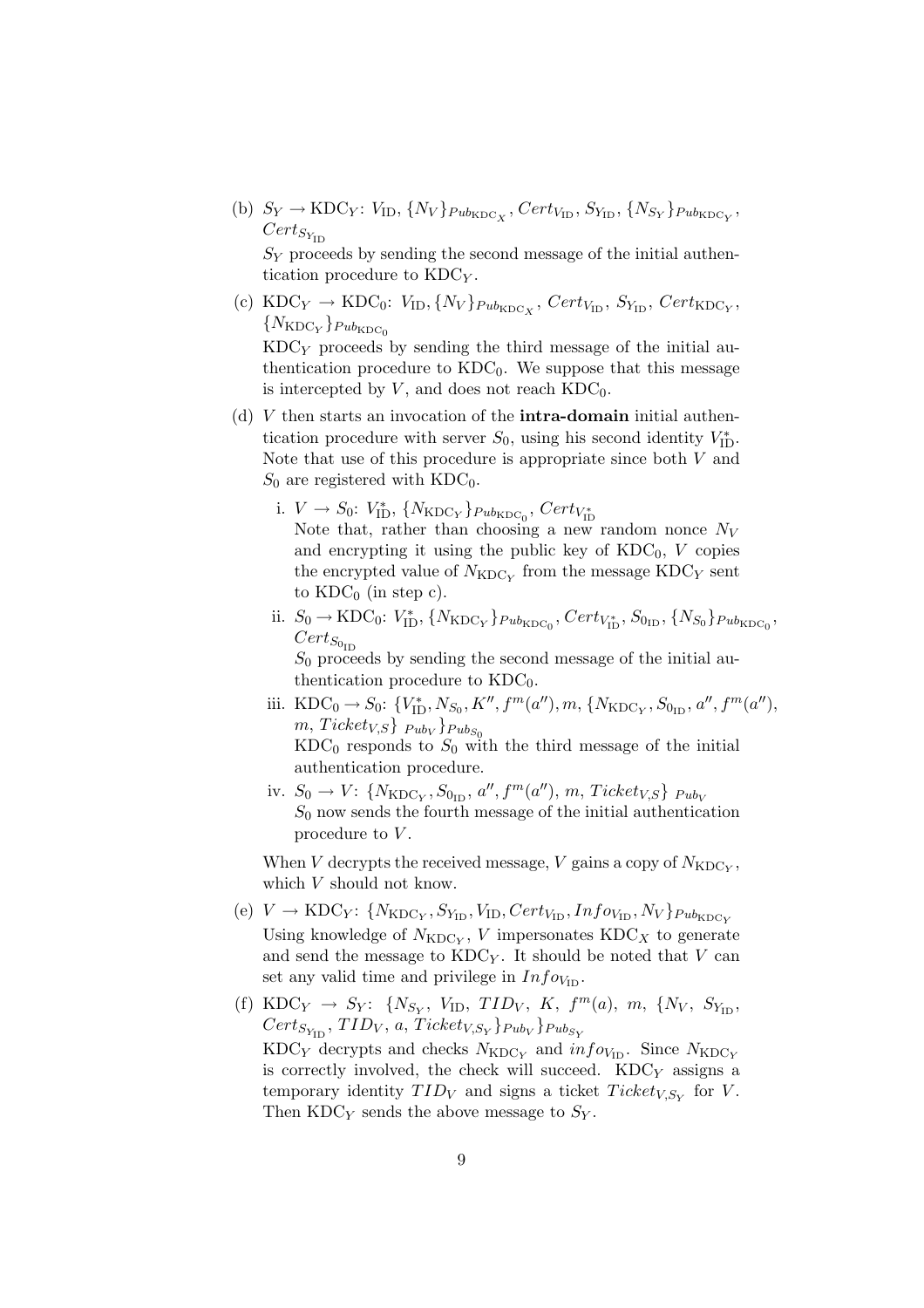(g)  $S_Y \rightarrow V: \{N_V, S_{Y_{\text{ID}}}, Cert_{S_{Y_{\text{ID}}}}, TID_V, f^m(a), m, a, Tickety_{S_Y}\}$   $_{Pub_V}$  $S_Y$  decrypts the received message, checks  $N_{S_Y}$ , computes  $K_0 =$  $f(K \oplus f^m(a))$ , and keeps  $f(a)^m$  and a for later authentication. Then  $S_Y$  forwards the above message to  $V$ .

The above attack shows how it is possible to defeat the initial authentication procedure for the inter-domain protocol. Since all the authentication data is created correctly, even the signature in the ticket  $Ticket_{V,S_Y}$  is also valid. So defeating the subsequent authentication in the inter-domain protocol is straightforward, and  $V$  is able to fraudulently obtain the service he wants.

## 4 Conclusions

In this paper we have analysed a hybrid authentication protocol designed for use in large mobile networks. We have shown that the proposed protocol suffers from a number of security problems.

Instead of time-stamps, the Chien-Jan protocol uses nonces to prevent replay attacks; however, this, combined with protocol design shortcomings, results in the security vulnerabilities in section 3. To eliminate these vulnerabilities, we could require the KDCs to sign every message they send out. In addition, the server should validate the ticket  $Ticket_{US}$  the first time it receives it. These changes prevent the attacks identified in this paper; however, other attacks may still be possible. In general, it would be unwise to use this modified protocol, or any other protocol for that matter, without firm evidence of its robustness, e.g. as provided by a formal proof of security.

In the proposed protocol, public key cryptographic techniques are used for authentication, and the initial authentication phase needs to be re-executed when the hash chain is used up. For a mobile device with very limited resources, the associated computational requirements might be an unacceptably heavy burden. Improving the efficiency of the Chien-Jan protocol, whilst ensuring that it is secure, is a challenging task.

## 5 Acknowledgements

The authors would like to express deep appreciation to the reviewers for their valuable comments.